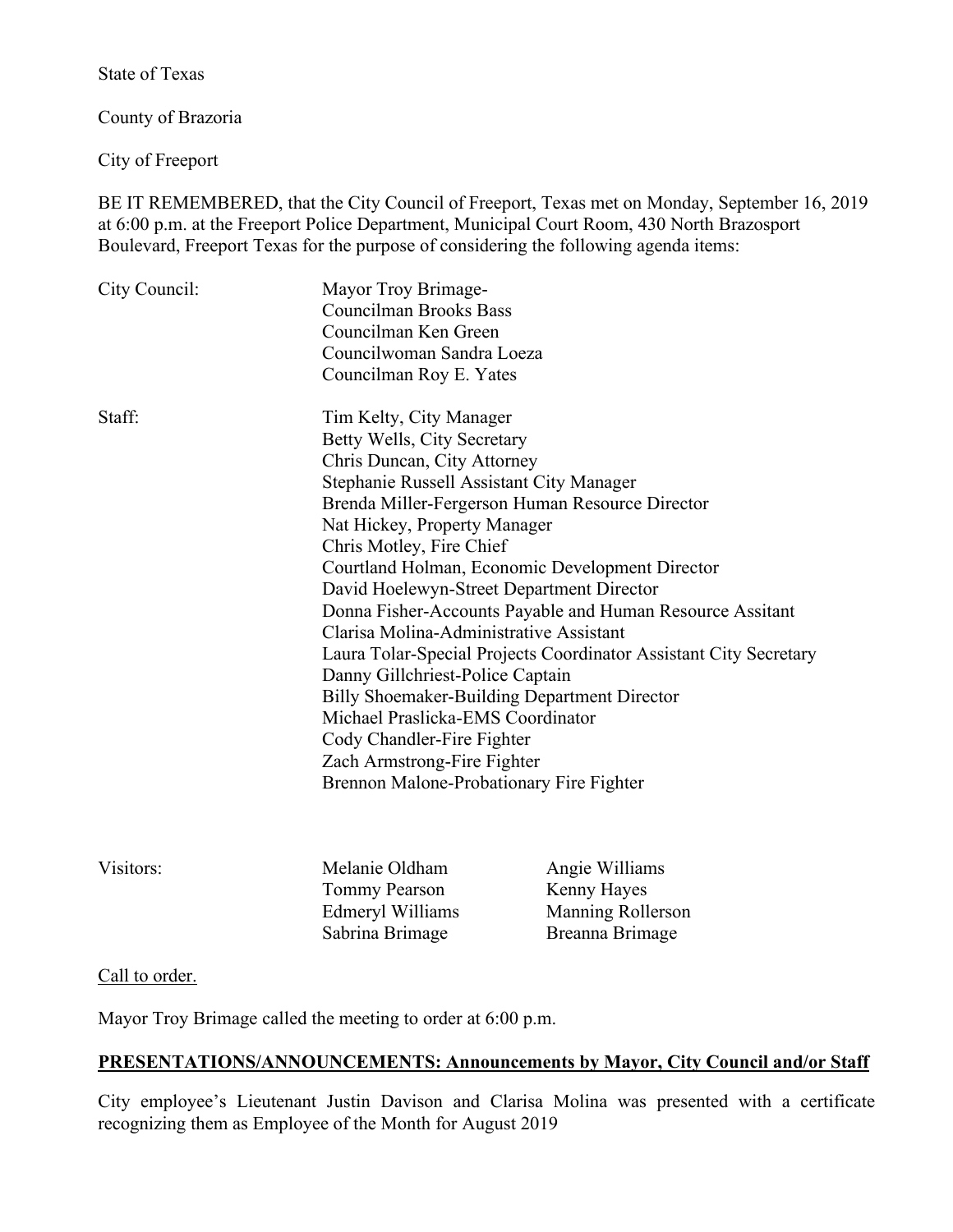# Citizen's Comments

Manning Rollerson spoke to council regarding a spill team that was at the river; Mayor Brimage informed Mr. Rollerson that the spill team is a chemical company that conducts a practice training each quarter. Mr. Manning also spoke regarding the East End Park. He states that swapping the park without coming to the voters first is against the law.

# **REGULAR SESSION**

Consideration and possible action on the approval of City Council meeting minutes from September 3, and September 9, 2019.

On a motion by Councilman Bass, seconded by Councilman Green, with all present voting "Aye", Council unanimously approved the City Council meeting minutes from September 3, and September 9, 2019.

**Public Hearing**: First Public Hearing Regarding the re-adoption of the Juvenile Curfew Ordinance of City of Freeport, Texas codified as Section130.20 through 130.99 of Freeport's Code of Ordinances, for the purpose of determining whether or not to abolish, continue or modify said ordinance, the Public Hearing opened at 6:16 pm.

Manning Rollerson spoke to council at the Public Hearing in regards to the Juvenile Curfew Ordinance. He said that the age of juveniles was raised to the age of 21.

On a motion by Councilman Bass and seconded by Councilwoman Loeza with all present and voting "Aye" the Public Hearing was closed at 6:20.

Consideration and possible action regarding Ordinance No.2019-2582 approving the Property Tax Rates for 2019 Tax Year.

Assistant City Manager Stephanie Russell presented Ordinance No. 2019-2582 to Council for approving the 2019-2020 Property Tax Rate \$0.628005.

Councilman Bass made a motion stating "I propose adopting a tax rate of \$0.628005 per \$100.00 valuation for the 2019 tax year, which effectively a 1.6 percent increase in the tax rate. The motion was seconded by Councilwoman Loeza. With all present voting 3 to 1, Council approved Ordinance No. 2019-2582 approving the Property Tax Rates for the 2019 Tax Year.

Councilman Yates voted no.

Ratification of the Fiscal Year 2019-2020 Adopted Budget

Assistant City Manager Stephanie Russell spoke to Council regarding Ratification of Fiscal Year 2019- 2020 adopted budget. She said that is a house keeping item. She stated that any budget that raises revenue and property tax from one year to the other has to be ratified after you adopt your budget and your tax rate.

On a motion by Councilman Bass seconded by Councilman Green with all present and voting "Aye" the Ratification of the Fiscal Year 2019-2020 adopted budget was approved.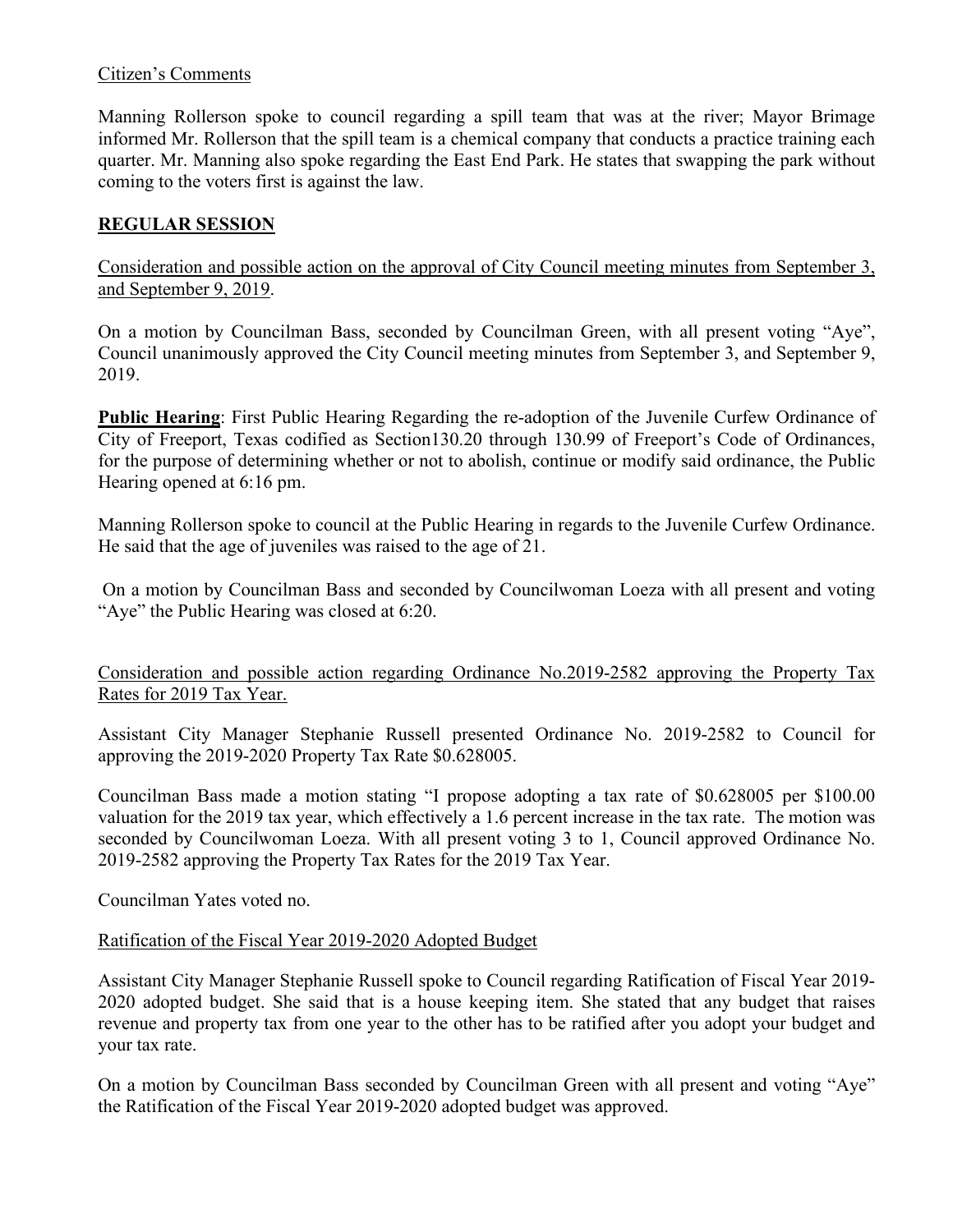Consideration of Ordinance No. 2019-2583 adopting an amendment to the budget for the 2018-2019 fiscal year.

Assistant City Manager Stephanie Russell presented the proposed budget amendments to City Council. She spoke on the revenue impact of this budget amendment. The Freeport Golf Course budget amendment will have a net zero impact to the budget. The Golf Course has sold more merchandise this year, which means we had to buy more merchandise to sale; the merchandise expense budget will be raised to \$75,000.00. The cost of the City Hall elevator, which was approved in the last meeting, is included in this amendment as well. Also, as discussed at the strategic planning workshop, the lease purchase contracts estimated payoff is an estimated \$1.2 million, with estimated savings over \$90,000.00, in addition to eliminating the re-occurring annual cost of roughly \$300,000.00. Included in the budget amendment are Water and Sewer costs for: lift stations #5 and #13 rehab, the sewer line replacement, lift station risk base assessment, and the water facility assessment. The EDC Loan is a cleanup item. It was accounted for but was not transparent in the way it was handled going to an account that was not an expenditure account. This Budget Amendment is the recommendation of City Manager Tim Kelty and Assistant City Manager Stephanie Russell.

On a motion by Councilman Bass and seconded by Councilwoman Loeza with all present and voting "Aye" Council approved Ordinance No. 2019-2583 approving the adoption of Budget Amendment #5.

# Consideration of approval of Resolution No. 2019-2606 the bid for Bank Depository services

Assistant City Manager Stephanie Russell presented to Council Resolution No. 2019-2606 Bank Depository Services. The City issued request for applications for the bank depository service in July. The four banks that submitted these were, Texas Gulf Bank, First National Bank of Lake Jackson, First State Bank of Clute, and Moody National Bank. Mr. Bill Cook with Valley View Consulting spoke to Council. Assistant City Manager Stephanie Russell and Bill Cook both recommend that the City stay with Texas Gulf Bank.

On a motion by Councilwoman Loeza and seconded by Councilman Bass with all present and voting "Aye" council approved Resolution No. 2019-2606 awarding Texas Gulf Bank for the Bank Depository Services.

### Consideration of authorizing engagement letter to conduct audit for FY 2018-2019

Assistant City Manager Stephanie Russell spoke to council in regards to the engagement letter from Whitley Penn to conduct the audit for Fiscal Year 2018-2019; this was included in the 2019-2020 budget.

On a motion made by Councilman Bass and seconded by Councilman Green. With all present and voting "Aye" they approved the engagement letter to conduct the audit for FY-2018-2019."

#### Consideration of approving Resolution No. 2019-2607 regarding a rate increase of EMS Services.

Fire Chief Motley spoke to council in regards to Resolution No. 2019-2607 for a rate increase of EMS Services. The last fee schedule was in 2014. He stated that if this resolution is approved this will bring the EMS billing service fee in alignment with Alvin EMS, and Santa Fe EMS. This will not impact the Medicaid or Medicare patients. City Manager Tim Kelty and staff recommend this Resolution.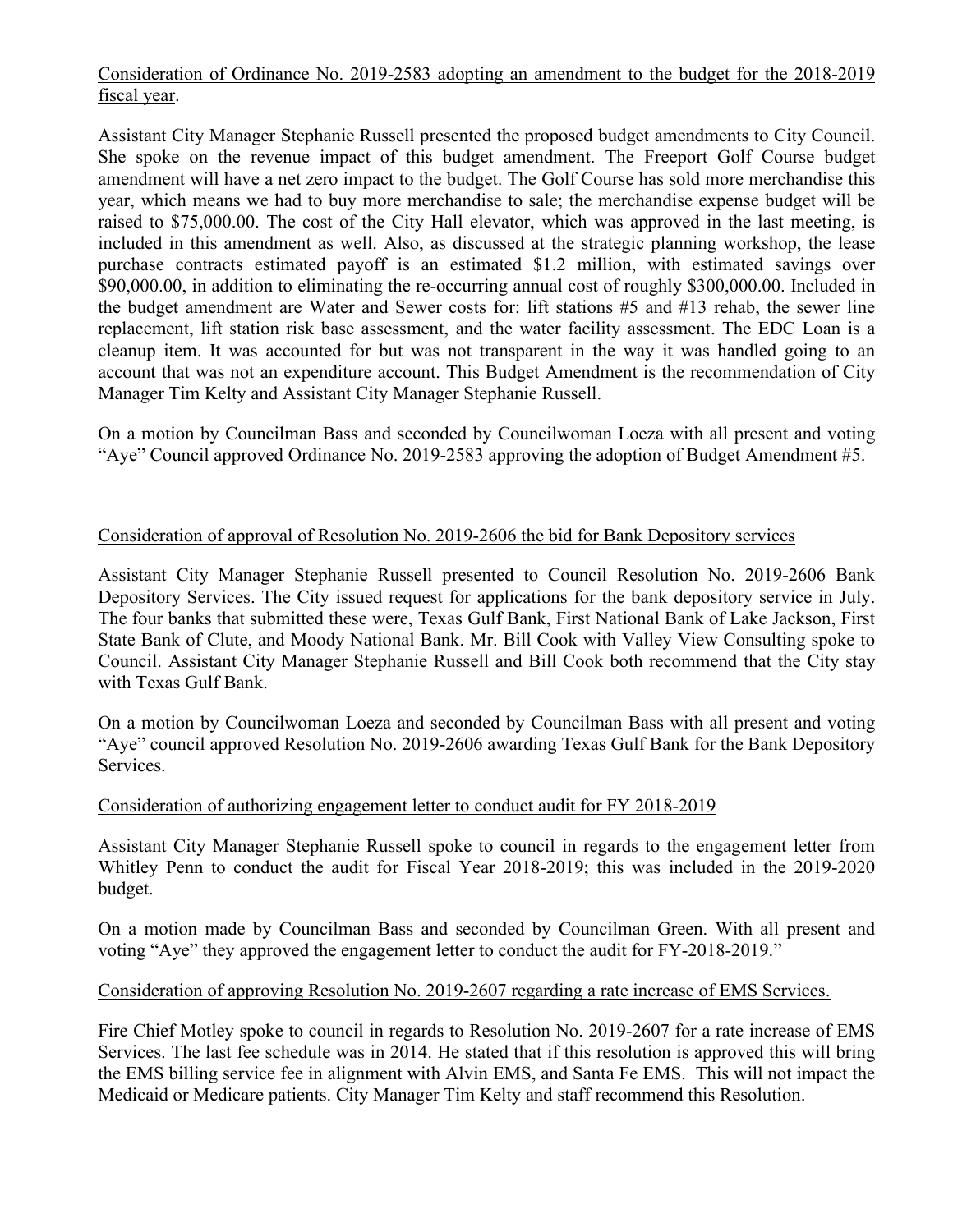On a motion by Councilman Bass and seconded by Councilman Yates with all present and voting "Aye, "council approved Resolution No. 2019-2607 regarding a rate increase of EMS services.

### Consideration to approve Resolution No. 2019-2608 approving BASF Firefighting & Emergency Support Services Agreement**.**

Fire Chief Motley presented to council Resolution No. 2019-2608. BASF Firefighting & Emergency Support Services Agreement. Councilman Bass inquired as to the expense that the City would acquire. Chief Motley responded that there will be no burden on the tax payers.

On a motion by Councilman Bass and seconded by Councilman Green with all present a voting "Aye" council approved Resolution No. 2019-2608 BASF Firefighting & Emergency Support Services Agreement.

#### Consideration to approve Resolution No. 2019-2609 approving the EDC Budget

EDC Director Courtland Holman presented Resolution No. 2019-2609 to council for approving and adopting a budget for the Freeport Economic Development Corporation for the Fiscal Year 2019-2020

Resident Melanie Oldham questioned the balloon payment that is due. Assistant City Manager Stephanie Russell recommends that the balloon payment be refinanced she also stated that she does not know the terms for a refinance at this time. Stephanie Russell does recommend this budget.

The Mayor asked if this was the last of the debt for EDC and Assistant City Manager answered with "yes".

On a motion by Councilwoman Loeza and seconded by Councilman Bass with all present and voting "Aye" council approved Resolution No. 2019-2609 approving the EDC Budget.

### Consideration and possible action on Change order #4 to the contract with Sorrell Construction for the 2019 Concrete Street Repair Project.

Street Department Director David Hoelewyn spoke to council about the contract with Sorrell Construction for the approval of change order #4 for the 2019 Concrete Street Repair Project. This involves the two transitions, the one on Yaupon and on Pecan. The cost for these two transitions will be \$27,200.00 which is \$13,600.00 per transition. City Manager Tim Kelty asked the time frame on the completion of the job. David Hoelewyn is unable to answer positively due to the rain.

On a motion by Councilman Yates and seconded by Councilman Bass with all present and voting "Aye" Change Order #4 was approved.

### **WORK SESSION:**

Mayor Troy Brimage asked what the status of the pumps are with the upcoming weather event. David Hoelewyn said that there are two pumps working and we are waiting on a part for Mystery Harbor pump. He said the pumps will run. Mayor Brimage asked council if they should rent a pump for Velasco. Mr. Hayes asked David Hoelewyn if they were going to get the lights on the pumps so that we know that the pumps are running. Mayor Brimage said that we will have pumps there tomorrow. Mayor Brimage also spoke to Billy Shoemaker about the auto shop on Ave A and that they continue working on cars on the side of the road. Billy Shoemaker said that he will address the situation. Mayor Brimage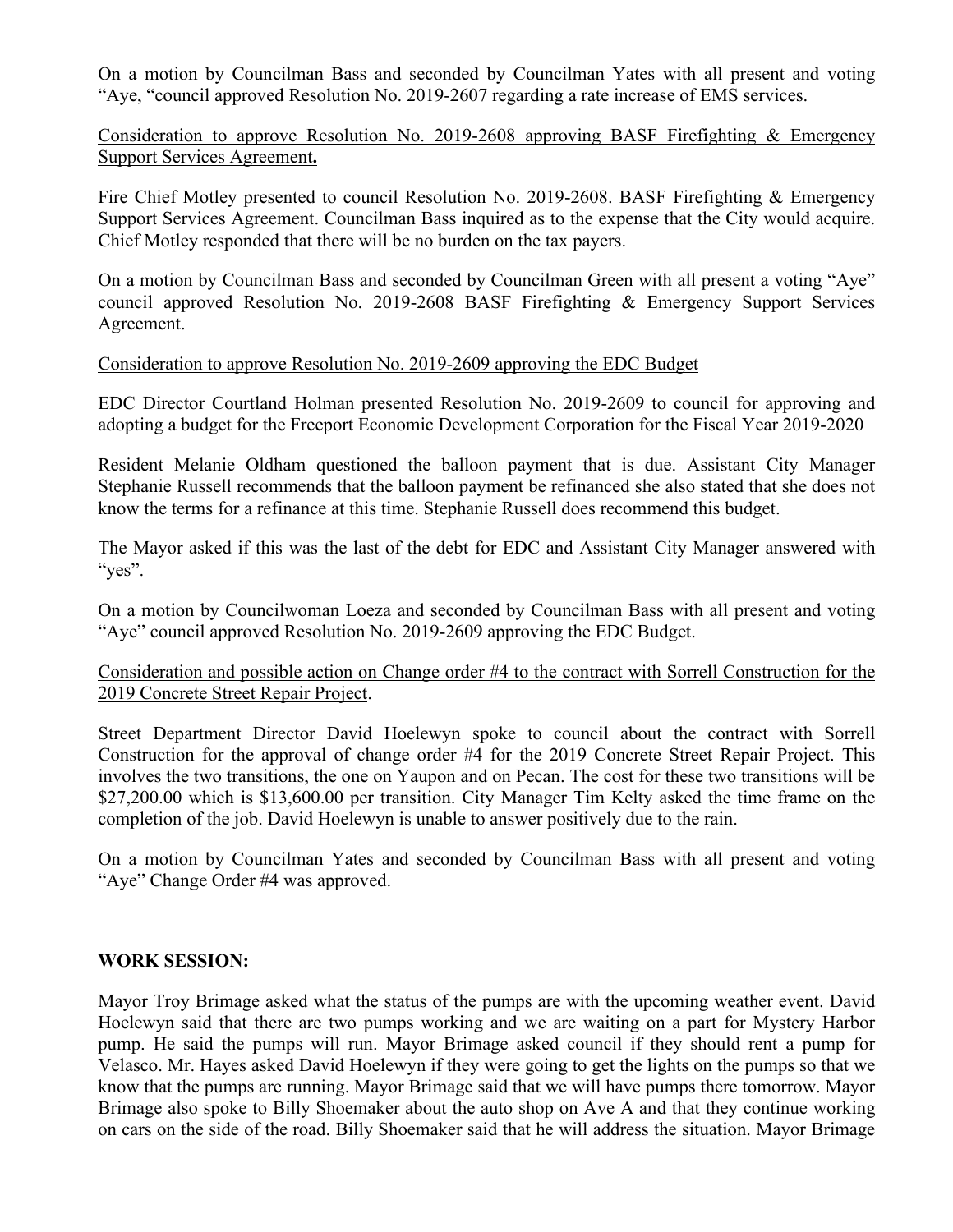also spoke on the dump truck on Ave A still parking in the yard. Billy Shoemaker said that there is no ordinance about parking on the side of the house. The Mayor's concern on the parking is the truck is driving over the sidewalk, and curbs.

Councilman Green asked David Hoelewyn about the intersection of 6<sup>th</sup> and Walnut. A resident said that her water line was repaired about six months ago and now when she comes out of her drive way there a slope and at the end of the slope there is a 6 inch pothole. There are about six families that have to go through this every day. David Hoelewyn said that he would get it taken care of.

Councilman Bass thanked the Mayor for the pumps. He inquired City Manager Tim Kelty the status from the September 3<sup>rd</sup> meeting on the entities that damage our lines who will be the one to repair the damage. He also asked if Veolia is aware to notify the City if contractor has not repaired in a timely manner. Mr. Kelty informed Councilman Bass that if there is a problem Veolia is aware to notify the City. If this happens then the contractor is responsible for the repair. If the repair is not completed timely manner then the City will do the repair and send an invoice to the entity that caused the damage. Councilman Bass thanked Tim Kelty for working on this, and he also stated that we need to make sure that our city employees know to inspect and make sure that the repair was done correctly.

Councilwoman Loeza asked if there was anything that the city could do to make a business repair their parking lots. Mayor Troy Brimage stated that there is no ordinance that states what kind of condition that private businesses must retain their parking lots. City Manager Tim Kelty said this is one of the areas that will probably be in the zoning update. Councilwoman Loeza spoke of a business that has rebar showing when you are leaving the parking lot. Billy Shoemaker stated that if it is safety issues like this then let him know and he will figure out who is responsible for this repair.

Councilman Yates had nothing to report.

City Manager Tim Kelty spoke about BISD the park and O. A. Fleming property they are working on a few things and they will let us know. He also spoke about the elevator and that the City went with ThyssenKrupp. The other company was significantly higher and that the elevator should be up and working the first week in November. He also introduced Brenda Fergerson as the City's new HR Director. He also reminded everyone that signed up for TML Conference coming up October  $9<sup>th</sup>$ . Tim Kelty also spoke about Gass the FPD's K-9 passing away, and to keep Officer Wagner in our prayers.

# Update on reports / concerns from Department heads

Chris Motley Fire Chief gave a weather update on system he said that they are having conference call at 12:00 noon on Tuesday. He said that Tuesday –Thursday would be the rain days, and that there is no circulation. This will be a rain event. Prepare because it can't be predicted.

Open session was closed at 7:11 pm and Council entered into Executive Session.

# **CLOSED SESSION:**

Executive Session regarding economic development (Projects 2019-2 and 2019-3) and Attorney Consultation (Potential Litigation) in accordance with Vernon's Texas Government Code Annotated, Chapter 551, 551.087 and Chapter 551, 551.071.

# **REGULAR SESSION**

Mayor Troy Brimage opened regular session at 7:39 pm